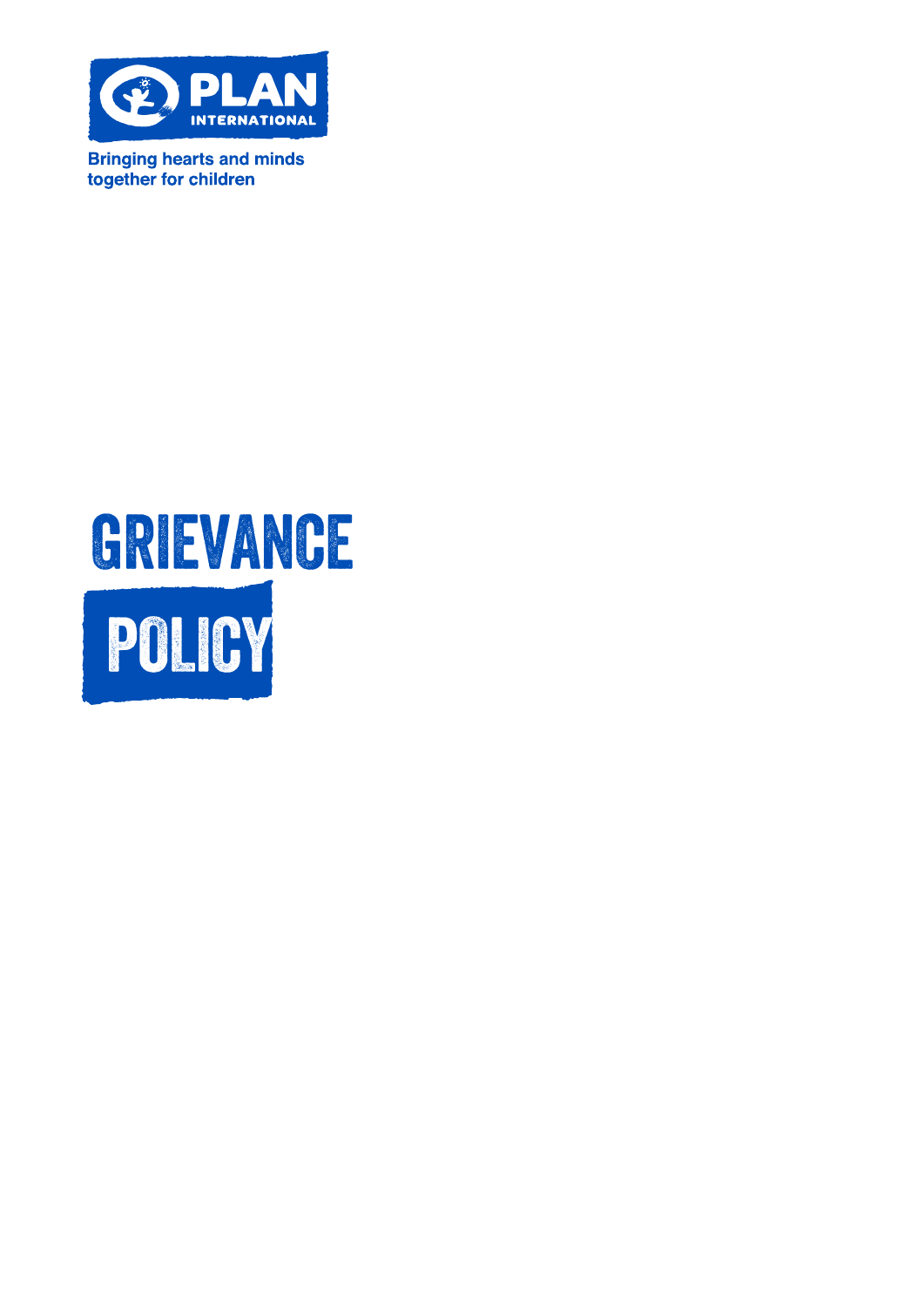## **POLICY STATEMENT**

This document provides guidance for all staff and employees of Plan International Ltd, Plan International Inc and its subsidiaries on its Grievance procedure. It is intended to be applied as a best practice approach to ensure equitable and fair treatment for all Plan International staff. However, in addition to these standards, Plan will comply with any specific local labour laws which may be in force in-country.

We want all Plan employees to feel respected and to be given equitable and fair treatment from other Plan employees. "The aim of the Grievance Procedure is to provide a fair process for individual employees to obtain a speedy resolution to problems relating to their employment. This includes problems or concerns about work, management, working conditions, working relationships with colleagues, health and safety, new working practices, organisational change and equal opportunities.

## **PURPOSE & SCOPE**

The purpose of the policy is to ensure that all staff are given a fair opportunity to raise concerns over equitable and fair treatment and applies to all Plan employees.

The process set out below provides a clear and transparent framework to deal with issues with may arise as part of working relationships.

The procedure will not apply to complaints relating to the conduct of Plan staff in relation to the Code of Conduct which should be raised under the Whistle Blowing Policy

### **ROLES AND RESPONSIBILITIES**

#### **Line Managers will:**

- Will ensure that a fair and objective investigation is conducted into the potential area for concern, or refer the matter to a more appropriate investigating manager if applicable;
- Complete an investigation summary report, detailing the investigation carried out, findings and recommendations for next steps;
- Involve Human Resources at each stage;
- Respect the confidentiality of the complainant and the accused;

#### **Human Resources will:**

- Ensure that this policy is published and available to all staff so that Plan's workforce is aware and informed;
- Provide advice, guidance and ongoing support to managers, staff and associates in relation to the policy and potential outcomes;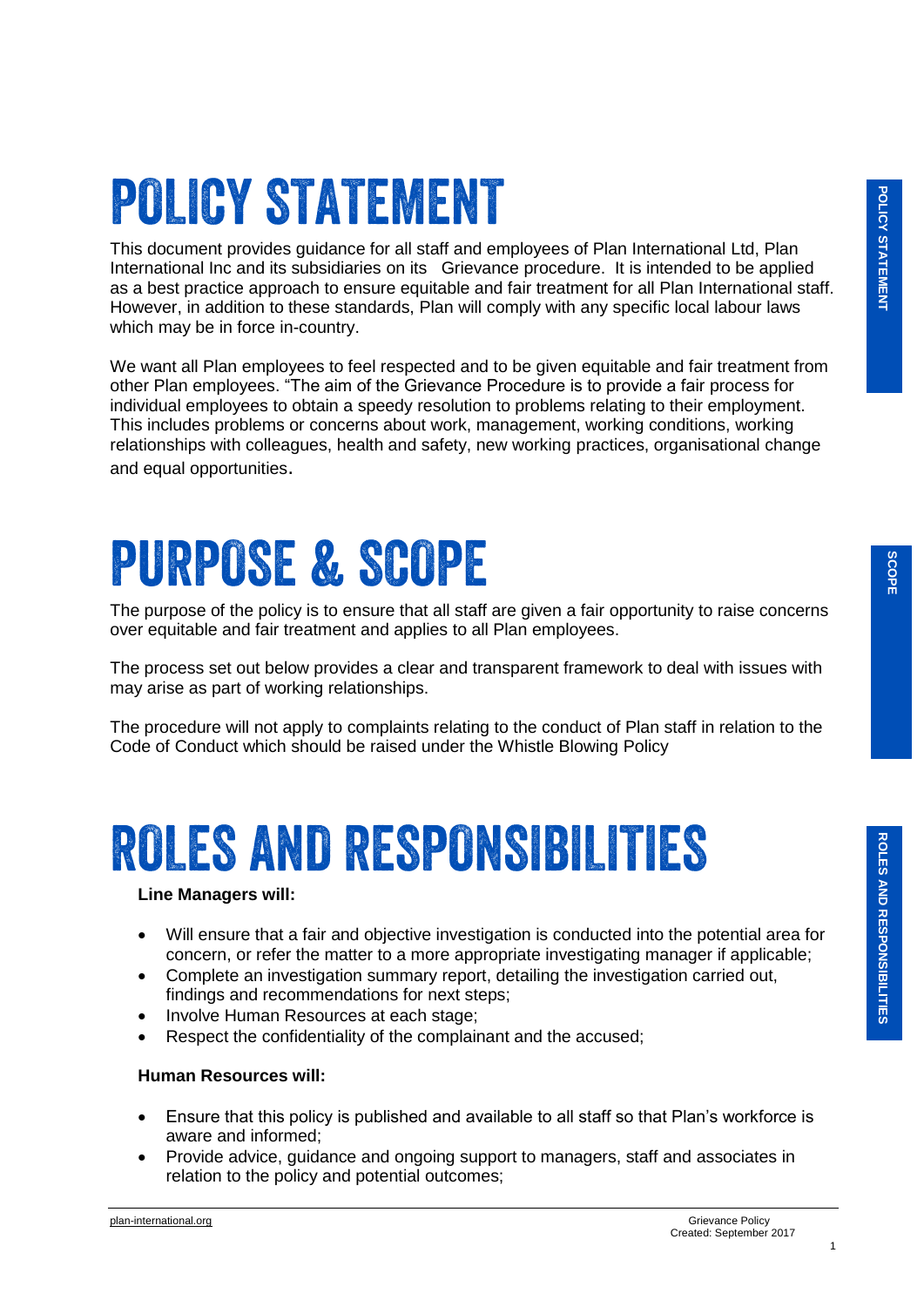- Confirm any outcomes in writing to the employee;
- Participate, and provide independent investigations as required; and
- Keep abreast of any changes to local law requirements that may impact this policy or operation.

#### **Senior Management (incl. Regional Directors, Country Directors, and Directors) will:**

- Hear appeals as required;
- Decide, with support from Human Resources, on an appropriate outcome.

### **THE PROCESS**

#### **Informal Procedure**

If you have an issue or concern about your employment, you should normally discuss it informally with your line manager and/or HR first. It is hoped that the majority of concerns will be resolved with this informal approach and at this stage. All information will remain confidential unless a criminal offence has occurred or there is a significant risk to other personnel or any of Plan's global organisations

#### **Formal Procedure**

Any employee who feels unable to discuss the matter informally, or if your concern has not been resolved satisfactorily through informal discussions/actions, you should follow the formal grievance procedure set out below. The HR team will provide support and advice and the oversight of the Grievance Procedure.

| <b>Step</b>              | Description                                                             |
|--------------------------|-------------------------------------------------------------------------|
| Step 1 - Written         | Your grievance should be put in writing to your line manager and/or     |
| Grievance                | HROD and should set out the desired outcome. If your grievance          |
|                          | relates directly to your manager, your grievance should be sent to      |
|                          | HROD or the next-in-line manager.                                       |
|                          | (A grievance should normally be raised within 3 months of the issue     |
|                          | having arisen or the most recent incident having taken place and the    |
|                          | Company reserves the right not to deal with a grievance if it has not   |
|                          | been raised in a timely manner.)                                        |
| Step $2$ – Investigation | Will ensure that a fair and objective investigation is conducted into   |
|                          | the potential area for concern, or refer the matter to a more           |
|                          | appropriate investigating manager if applicable;                        |
|                          | . It may be necessary to arrange an investigation meeting with you      |
|                          | in order to fully understand the concerns raised.                       |
| $Step 3 - Meeting$       | A grievance meeting will be held to discuss your grievance with you.    |
|                          | You will be given every opportunity to raise all issues with respect to |
|                          | the grievance you have raised. Following this meeting, and after        |
|                          | any further investigation that may be necessary, the Company will       |
|                          | confirm the decision in writing and explain the appeal process.         |
| Step 4 - Appeal          | If you are dissatisfied with the outcome, you may appeal in writing to  |
|                          | HR department within five working days of receiving the Company's       |
|                          | response to your grievance, outlining the basis for your appeal and     |
|                          | your desired outcome. HR will arrange for appropriate person to         |
|                          | handle the appeal, this is normally the next level manager or           |
|                          | Manager of equivalent or higher grade from a different area. The        |